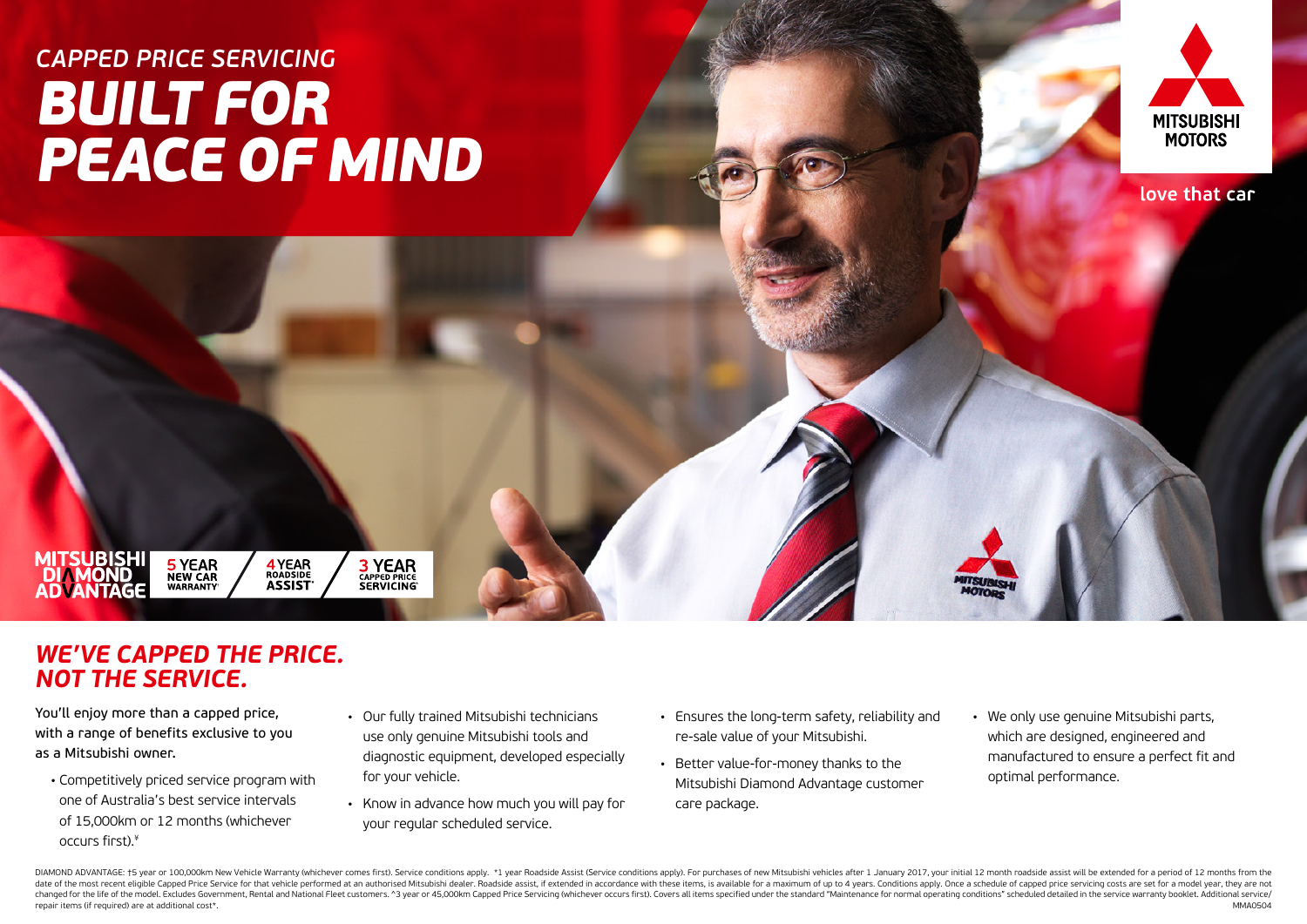### *CAPPED PRICE SERVICING TERMS & CONDITIONS*

**MMAL** means Mitsubishi Motors Australia Limited ABN 53007870395.

**AUTHORISED MITSUBISHI DEALERSHIP** means a dealership appointed by Mitsubishi Motors Australia Limited to sell new and /or demonstrator vehicles of the kind marketed from time to time by Mitsubishi in Australia and / or authorised to perform Mitsubishi warranty service on such vehicles.

**MITSUBISHI SPECIALIST SERVICE CENTRE** means a dealer appointed by Mitsubishi Motors Australia Limited to service Ralliart, Lancer Evolution or PHEV vehicles of the kind marketed from time to time by Mitsubishi in Australia and / or authorised to perform Mitsubishi warranty service on such vehicles.

**SERVICE AND WARRANTY CUSTOMER INFORMATION BOOKLET** means the official Mitsubishi Service and Warranty Customer Information Booklet supplied with the vehicle at the time of purchase, which includes warranty and maintenance records.

**MITSUBISHI VEHICLE(S)** means a Mitsubishi branded vehicle imported by MMAL and distributed in Australia.

**THE PROGRAM** means Mitsubishi Diamond Advantage Capped Price Servicing Program.

**WARRANTY START DATE** is the corresponding warranty start date recorded in the Mitsubishi vehicle database.

**REGULAR SERVICE** means the services listed in the Periodic Inspection and Maintenance Schedule on the Mitsubishi Motors website (https://www.mitsubishimotors.com.au/maintenance-schedule) up to and including those listed at 36 months or 45,000km.

**CAPPED PRICE SERVICE PRICE** is the advertised capped price for the Scheduled Service Interval for the specific model and model year of the vehicle.

**SCHEDULED SERVICE INTERVALS** are 12 months or 15,000km, whichever occurs first.

#### *ELIGIBILITY – GENERAL*

The Program is available to retail customers and nominated fleet and business customers. MMAL may add or remove vehicles from the Program, or vary terms of the Program, from time to time without notice.

#### *ELIGIBILITY – TIMING*

The Program applies to all eligible new Mitsubishi vehicles wholesaled from 1 January, 2017.

#### *AUTHORISED DEALERS AND MITSUBISHI SPECIALIST SERVICE CENTRES*

Eligible vehicles can only be serviced pursuant to the Program at authorised Mitsubishi Dealers. MMAL recommend servicing of specialised PHEV, Ralliart and Lancer Evolution vehicles by a Mitsubishi Specialist Service Centre.

#### *WHAT IS COVERED UNDER THE PROGRAM*

Eligible vehicles are entitled to receive up to and including the first three Regular Services for no more than the applicable capped price. The final eligible service will be either the 36 month or 45,000km service, whichever occurs first.

#### *WHAT IS NOT COVERED UNDER THE PROGRAM*

Additional service / maintenance items, which are not covered within the services performed under the Program, include (but are not limited to):

- Those items identified as requiring more frequent attention depending on operating conditions (as described in the Service and Warranty Customer Information Booklet).
- LPG additional maintenance items.
- Any servicing required as a result of the fitment of non-genuine parts or accessories.
- Normal wear and tear and consumable items requiring periodic maintenance (e.g. fuses, brake pads, wiper blades, batteries, tyres, wheel alignment, tyre rotation and balance etc.).
- Fluids, additives and treatments not specified as a normal maintenance requirement.
- Accident damage to any body, chassis or driveline components.
- Adjustments not specified in the Periodic Inspection and Maintenance Schedules.
- Additional maintenance and repairs recommended by a Mitsubishi Dealer to suit particular driving conditions.

Customers must be informed of any additional service/maintenance work required that is not covered under the Program (including additional cost if applicable) prior to that work being undertaken.

#### *EFFECTIVE START DATE FOR THE PROGRAM*

From the vehicle's warranty start date recorded in MMAL's vehicle database.

#### *TERM OF COVERAGE OF THE PROGRAM*

Program eligibility will expire upon any of the following three conditions being satisfied:

A. The performance or expiry of all Regular Services covered under the Program.

B. The expiry of 42 months from the original warranty start date.

C. 52,500km being travelled.

#### *SERVICE TIMING DURING THE PROGRAM*

Service intervals are for a given period of time or distance (12 months or 15,000km, **whichever occurs first**). If a vehicle does not complete the nominated distance between service intervals, services should still be performed according to the time period shown in the Periodic Inspection and Maintenance Schedules.

Each eligible Regular Service under the Program can be claimed within 7,500km either side of the specified interval. A specified time interval service can be claimed 6 months either side of the specified time. Note: Claims cannot be made for a specified kilometre service and corresponding time interval service separately.

Where a vehicle is presented early for a Regular Service the Program intervals apply from the lower time or distance to ensure compliance with the above requirement. This will bring all future intervals forward by time and / or distance. It is the customer's responsibility to ensure that the vehicle is presented for servicing at each Scheduled Service Interval. If a customer does not take a service opportunity within the defined service time and kilometre limitations then the service will lapse and the customer will no longer be eligible to take advantage of the service opportunity. When this is the case the customer will need to discuss the servicing options available with the authorised Mitsubishi dealership.

Where a more comprehensive service has been missed and additional service work is required to ensure vehicle function and durability, such as brake fluid, coolant change or valve clearance adjustment, the customer will be provided with a quote for the additional service items required.

Note: The capped price service cannot be claimed for both a specified kilometres service and the corresponding time interval service separately.

### *AMOUNT PAYABLE FOR A CAPPED PRICE SERVICE*

Authorised Mitsubishi dealerships will not charge eligible customers more than the capped price for Regular Services pursuant to the Program. Where additional items are performed not forming part of the current scheduled regular service additional charges may apply.

#### *TRANSFER OF SUBSIDY UNDER THE PROGRAM*

Any subsidy will remain with the vehicle until it expires pursuant to the terms and conditions of the Program. Remaining subsidies of the Program may be realised by the next owner if the vehicle is sold within the term of the Program. Subsidised funds cannot be transferred to any other vehicle.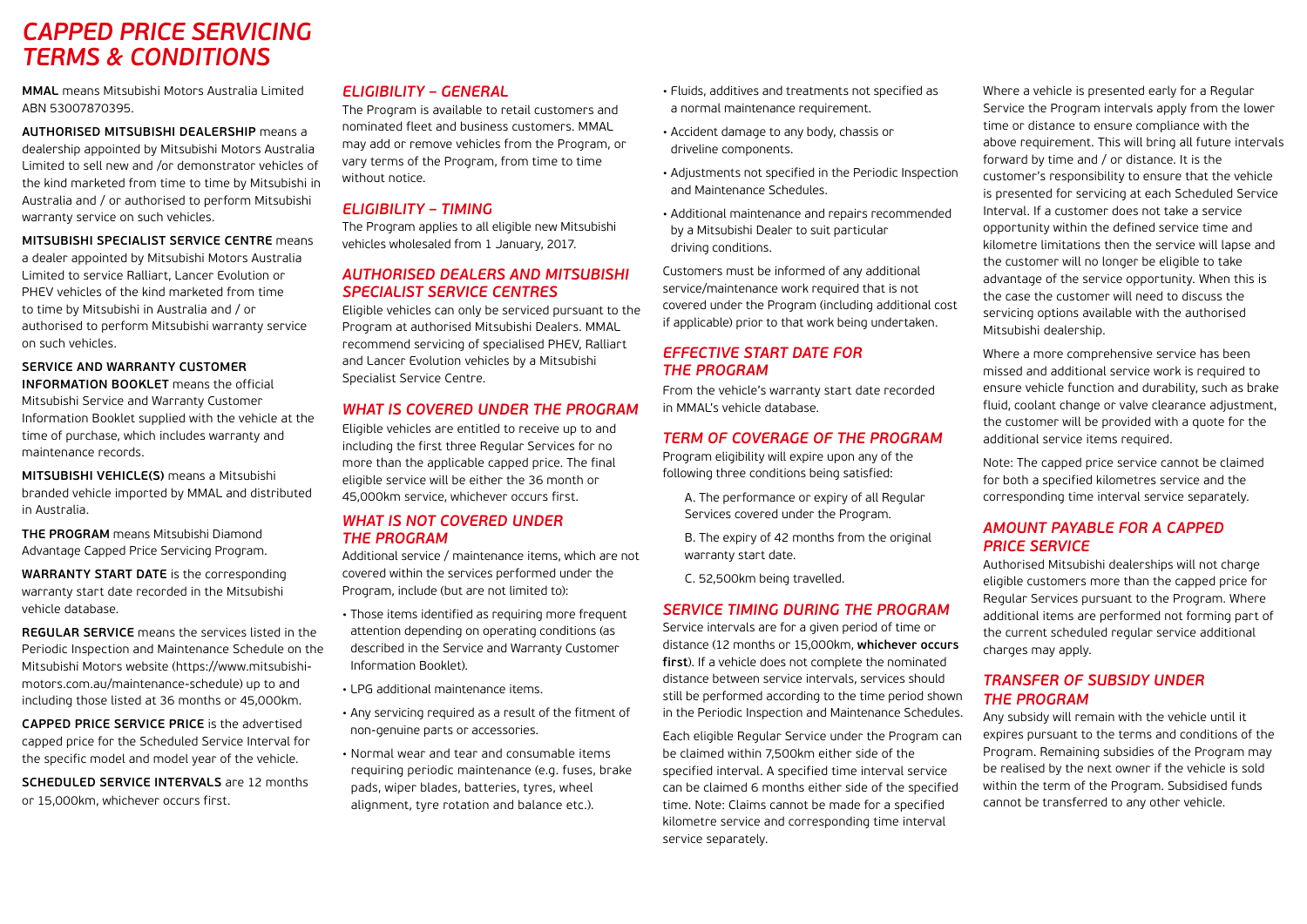### *VEHICLE SERVICE CAPPED PRICING*

### *2018MY*

| <b>MIRAGE</b> |                   |                                 | ASX               |                   | <b>OUTLANDER</b> |                   |                   |       |
|---------------|-------------------|---------------------------------|-------------------|-------------------|------------------|-------------------|-------------------|-------|
|               | 15,000km/12 Month | \$245                           |                   | 15,000km/12 Month | \$240            |                   | 15,000km/12 Month | \$250 |
| Mirage        | 30,000km/24 Month | \$245                           | ASX 4x2           | 30,000km/24 Month | \$240            | Outlander 4x2     | 30,000km/24 Month | \$250 |
|               | 45,000km/36 Month | \$245                           |                   | 45,000km/36 Month | \$240            |                   | 45,000km/36 Month | \$250 |
|               |                   |                                 |                   | 15,000km/12 Month | \$325            |                   | 15,000km/12 Month | \$280 |
|               |                   | <b>ASX</b><br><b>4x4 Diesel</b> | 30,000km/24 Month | \$480             | Outlander 4x4    | 30,000km/24 Month | \$280             |       |
|               |                   |                                 |                   | 45,000km/36 Month | \$325            |                   | 45,000km/36 Month | \$280 |
|               |                   |                                 |                   |                   |                  |                   | 15,000km/12 Month | \$370 |

| <b>Outlander</b><br><b>4x4 Diesel</b> | 30,000km/24 Month        | \$500 |
|---------------------------------------|--------------------------|-------|
|                                       | 45,000km/36 Month        | \$370 |
|                                       | <b>OUTLANDER</b><br>FHEY |       |
|                                       |                          |       |
| <b>PHEV</b>                           | 15,000km/12 Month        | \$310 |
|                                       | 30,000km/24 Month        | \$420 |
|                                       | 45,000km/36 Month        | \$365 |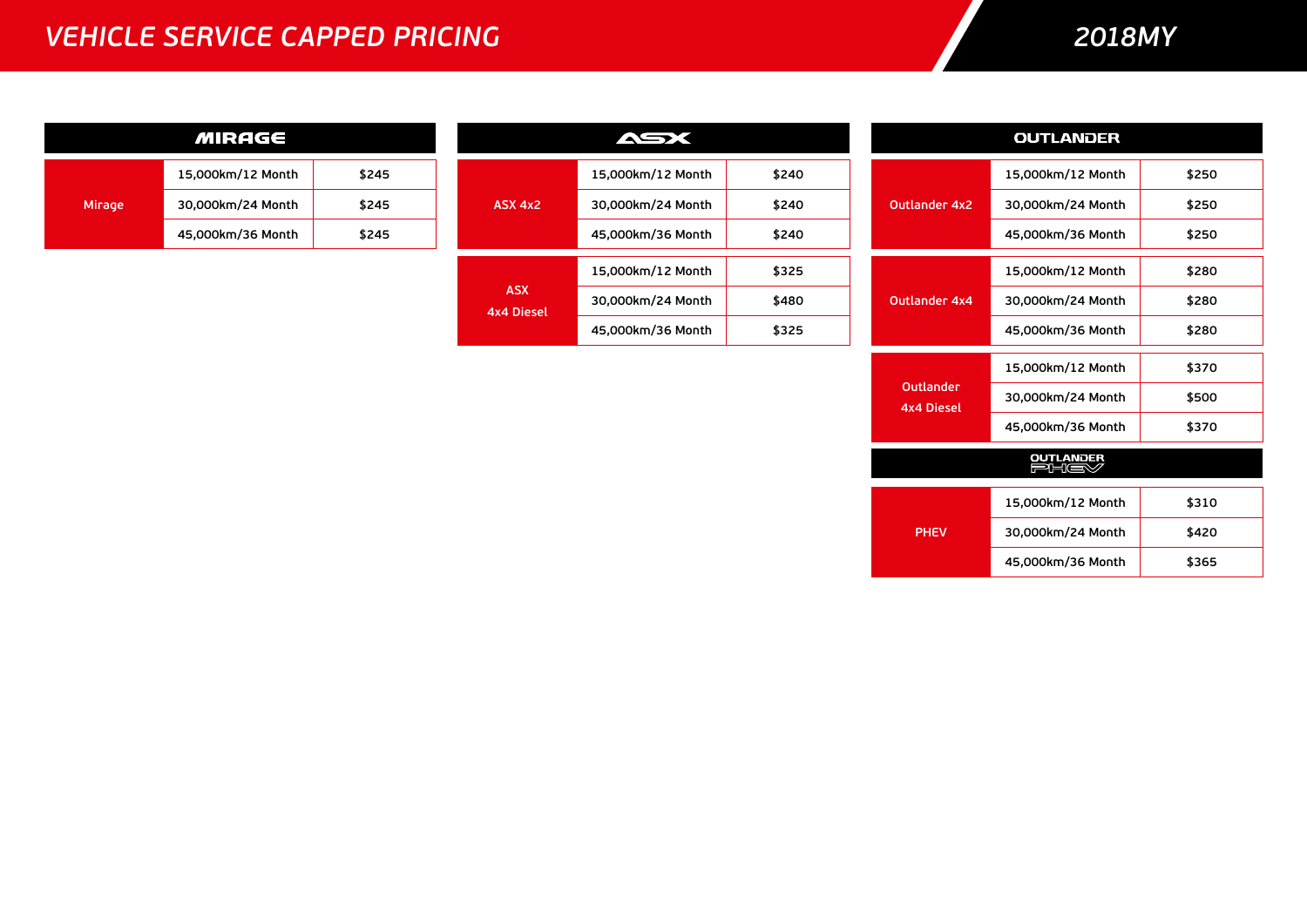### *VEHICLE SERVICE CAPPED PRICING*

## *2017MY*

| <b>MIRAGE</b>                   |                   |       |  |  |
|---------------------------------|-------------------|-------|--|--|
|                                 | 15,000km/12 Month | \$230 |  |  |
| Mirage                          | 30,000km/24 Month | \$230 |  |  |
|                                 | 45,000km/36 Month | \$230 |  |  |
|                                 | LANCER            |       |  |  |
|                                 | 15,000km/12 Month | \$230 |  |  |
| Lancer                          | 30,000km/24 Month | \$230 |  |  |
|                                 | 45,000km/36 Month | \$230 |  |  |
|                                 | ASX               |       |  |  |
|                                 | 15,000km/12 Month | \$230 |  |  |
| ASX 4x2                         | 30,000km/24 Month | \$230 |  |  |
|                                 | 45,000km/36 Month | \$230 |  |  |
|                                 | 15,000km/12 Month | \$350 |  |  |
| <b>ASX</b><br><b>4x4 Diesel</b> | 30,000km/24 Month | \$500 |  |  |
|                                 | 45,000km/36 Month | \$630 |  |  |
| <b>OUTLANDER</b><br>PHIEV       |                   |       |  |  |
|                                 | 15,000km/12 Month | \$300 |  |  |
| <b>PHEV</b>                     | 30,000km/24 Month | \$350 |  |  |
|                                 | 45,000km/36 Month | \$350 |  |  |

|                                | <b>OUTLANDER</b>  |       |  |  |
|--------------------------------|-------------------|-------|--|--|
|                                | 15,000km/12 Month | \$230 |  |  |
| <b>Outlander 4x2</b>           | 30,000km/24 Month | \$230 |  |  |
|                                | 45,000km/36 Month | \$230 |  |  |
|                                | 15,000km/12 Month | \$250 |  |  |
| <b>Outlander 4x4</b>           | 30,000km/24 Month | \$250 |  |  |
|                                | 45,000km/36 Month | \$250 |  |  |
|                                | 15,000km/12 Month | \$400 |  |  |
| Outlander<br><b>4x4 Diesel</b> | 30,000km/24 Month | \$550 |  |  |
|                                | 45,000km/36 Month | \$600 |  |  |
| PAJERO SPORT                   |                   |       |  |  |
|                                | 15,000km/12 Month | \$350 |  |  |
| Pajero Sport                   | 30,000km/24 Month | \$450 |  |  |
|                                | 45,000km/36 Month | \$550 |  |  |

|                             | PAJERO            |       |
|-----------------------------|-------------------|-------|
|                             | 15,000km/12 Month | \$470 |
| Pajero                      | 30,000km/24 Month | \$770 |
|                             | 45,000km/36 Month | \$570 |
|                             | <b>TRITON</b>     |       |
|                             | 15,000km/12 Month | \$250 |
| <b>Triton 4x2</b>           | 30,000km/24 Month | \$300 |
|                             | 45,000km/36 Month | \$350 |
|                             | 15,000km/12 Month | \$350 |
| Triton<br><b>4x2 Diesel</b> | 30.000km/24 Month | \$450 |
|                             | 45,000km/36 Month | \$450 |
|                             | 15,000km/12 Month | \$350 |
| Triton<br><b>4x4 Diesel</b> | 30,000km/24 Month | \$450 |
|                             | 45,000km/36 Month | \$450 |